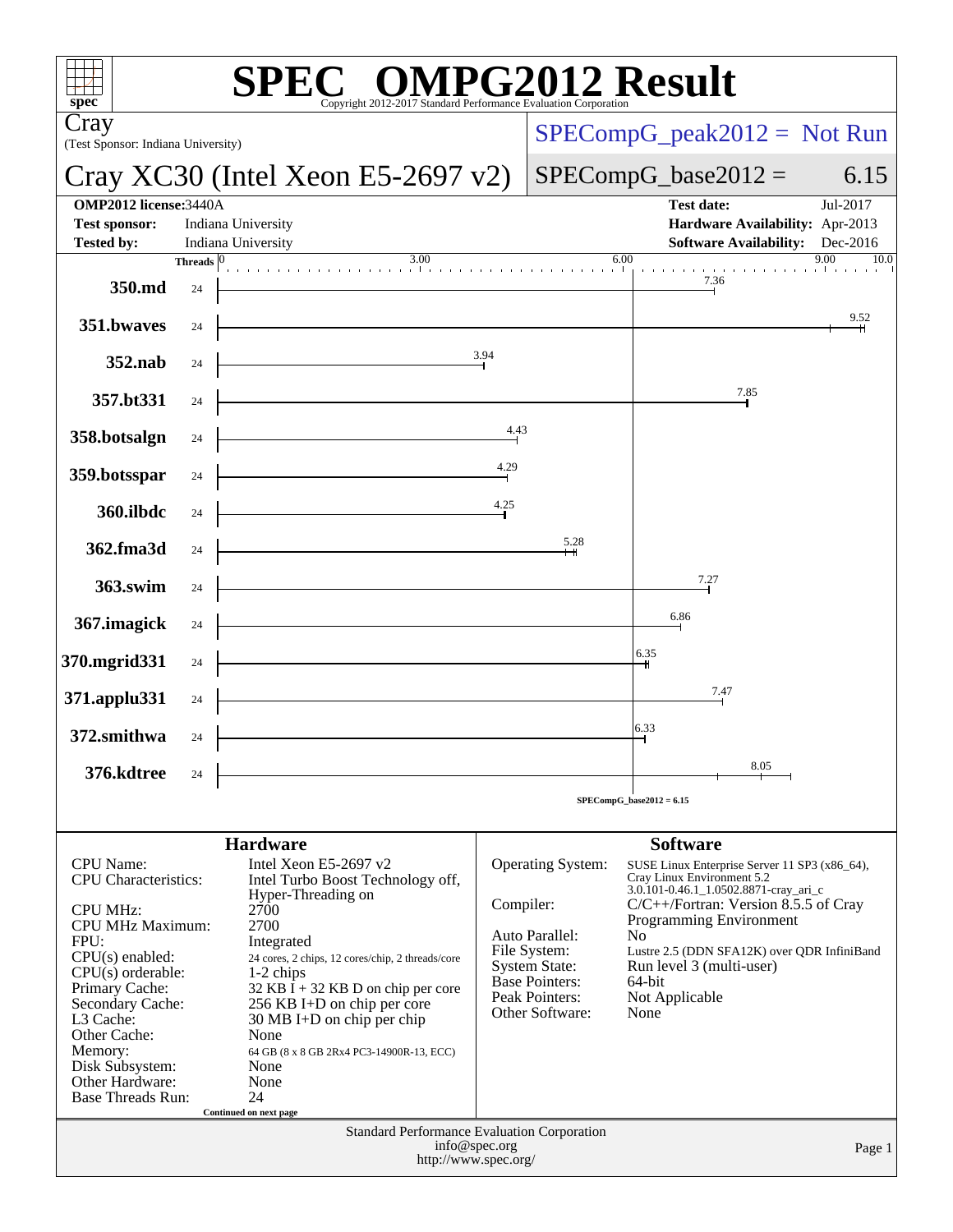

# **[SPEC OMPG2012 Result](http://www.spec.org/auto/omp2012/Docs/result-fields.html#SPECOMPG2012Result)**

Cray

(Test Sponsor: Indiana University)

### Cray XC30 (Intel Xeon E5-2697 v2)

#### **[OMP2012 license:](http://www.spec.org/auto/omp2012/Docs/result-fields.html#OMP2012license)**3440A **[Test date:](http://www.spec.org/auto/omp2012/Docs/result-fields.html#Testdate)** Jul-2017

 $SPECompG_peak2012 = Not Run$  $SPECompG_peak2012 = Not Run$ 

### $SPECompG_base2012 = 6.15$  $SPECompG_base2012 = 6.15$

[Minimum Peak Threads:](http://www.spec.org/auto/omp2012/Docs/result-fields.html#MinimumPeakThreads)

[Maximum Peak Threads:](http://www.spec.org/auto/omp2012/Docs/result-fields.html#MaximumPeakThreads)

**[Test sponsor:](http://www.spec.org/auto/omp2012/Docs/result-fields.html#Testsponsor)** Indiana University **[Hardware Availability:](http://www.spec.org/auto/omp2012/Docs/result-fields.html#HardwareAvailability)** Apr-2013 **[Tested by:](http://www.spec.org/auto/omp2012/Docs/result-fields.html#Testedby)** Indiana University **[Software Availability:](http://www.spec.org/auto/omp2012/Docs/result-fields.html#SoftwareAvailability)** Dec-2016

| <b>Benchmark</b> | <b>Base</b>     |      |       |                |       |                |       | <b>Peak</b> |                        |              |                |              |                |              |
|------------------|-----------------|------|-------|----------------|-------|----------------|-------|-------------|------------------------|--------------|----------------|--------------|----------------|--------------|
|                  | Threads Seconds |      | Ratio | <b>Seconds</b> | Ratio | <b>Seconds</b> | Ratio |             | <b>Threads Seconds</b> | <b>Ratio</b> | <b>Seconds</b> | <b>Ratio</b> | <b>Seconds</b> | <b>Ratio</b> |
| 350.md           | 24              | 629  | 7.36  | 629            | 7.36  | 630            | 7.35  |             |                        |              |                |              |                |              |
| 351.bwaves       | 24              | 499  | 9.07  | 473            | 9.58  | 476            | 9.52  |             |                        |              |                |              |                |              |
| $352$ .nab       | 24              | 987  | 3.94  | 988            | 3.94  | 987            | 3.94  |             |                        |              |                |              |                |              |
| 357.bt331        | 24              | 606  | 7.82  | 604            | 7.85  | 604            | 7.85  |             |                        |              |                |              |                |              |
| 358.botsalgn     | 24              | 981  | 4.43  | 981            | 4.43  | 981            | 4.43  |             |                        |              |                |              |                |              |
| 359.botsspar     | 24              | 1223 | 4.29  | 1223           | 4.29  | 1224           | 4.29  |             |                        |              |                |              |                |              |
| 360.ilbdc        | 24              | 839  | 4.24  | 838            | 4.25  | 835            | 4.26  |             |                        |              |                |              |                |              |
| 362.fma3d        | 24              | 715  | 5.31  | 720            | 5.28  | 737            | 5.16  |             |                        |              |                |              |                |              |
| $363$ .swim      | 24              | 623  | 7.28  | 623            | 7.27  | 623            | 7.27  |             |                        |              |                |              |                |              |
| 367.imagick      | 24              | 1025 | 6.86  | 1025           | 6.86  | 1026           | 6.85  |             |                        |              |                |              |                |              |
| 370.mgrid331     | 24              | 698  | 6.34  | 693            | 6.38  | 696            | 6.35  |             |                        |              |                |              |                |              |
| 371.applu331     | 24              | 811  | 7.47  | 810            | 7.48  | 811            | 7.47  |             |                        |              |                |              |                |              |
| 372.smithwa      | 24              | 847  | 6.33  | 847            | 6.33  | 848            | 6.32  |             |                        |              |                |              |                |              |
| 376.kdtree       | 24              | 608  | 7.40  | 530            | 8.49  | 559            | 8.05  |             |                        |              |                |              |                |              |

### **[Platform Notes](http://www.spec.org/auto/omp2012/Docs/result-fields.html#PlatformNotes)**

 Sysinfo program /N/dc2/projects/hpc/lijunj/spec/omp2012-1.1-run/bigred2plus-cray3/Docs/sysinfo Revision 563 of 2016-06-10 (097295389cf6073d8c3b03fa376740a5) running on nid00540 Tue Jul 25 17:34:32 2017

 This section contains SUT (System Under Test) info as seen by some common utilities. To remove or add to this section, see: <http://www.spec.org/omp2012/Docs/config.html#sysinfo>

 From /proc/cpuinfo model name : Intel(R) Xeon(R) CPU E5-2697 v2 @ 2.70GHz 2 "physical id"s (chips) 48 "processors" cores, siblings (Caution: counting these is hw and system dependent. The following excerpts from /proc/cpuinfo might not be reliable. Use with caution.) cpu cores : 12 siblings : 24 physical 0: cores 0 1 2 3 4 5 8 9 10 11 12 13 physical 1: cores 0 1 2 3 4 5 8 9 10 11 12 13 cache size : 30720 KB

Continued on next page

Standard Performance Evaluation Corporation [info@spec.org](mailto:info@spec.org) <http://www.spec.org/>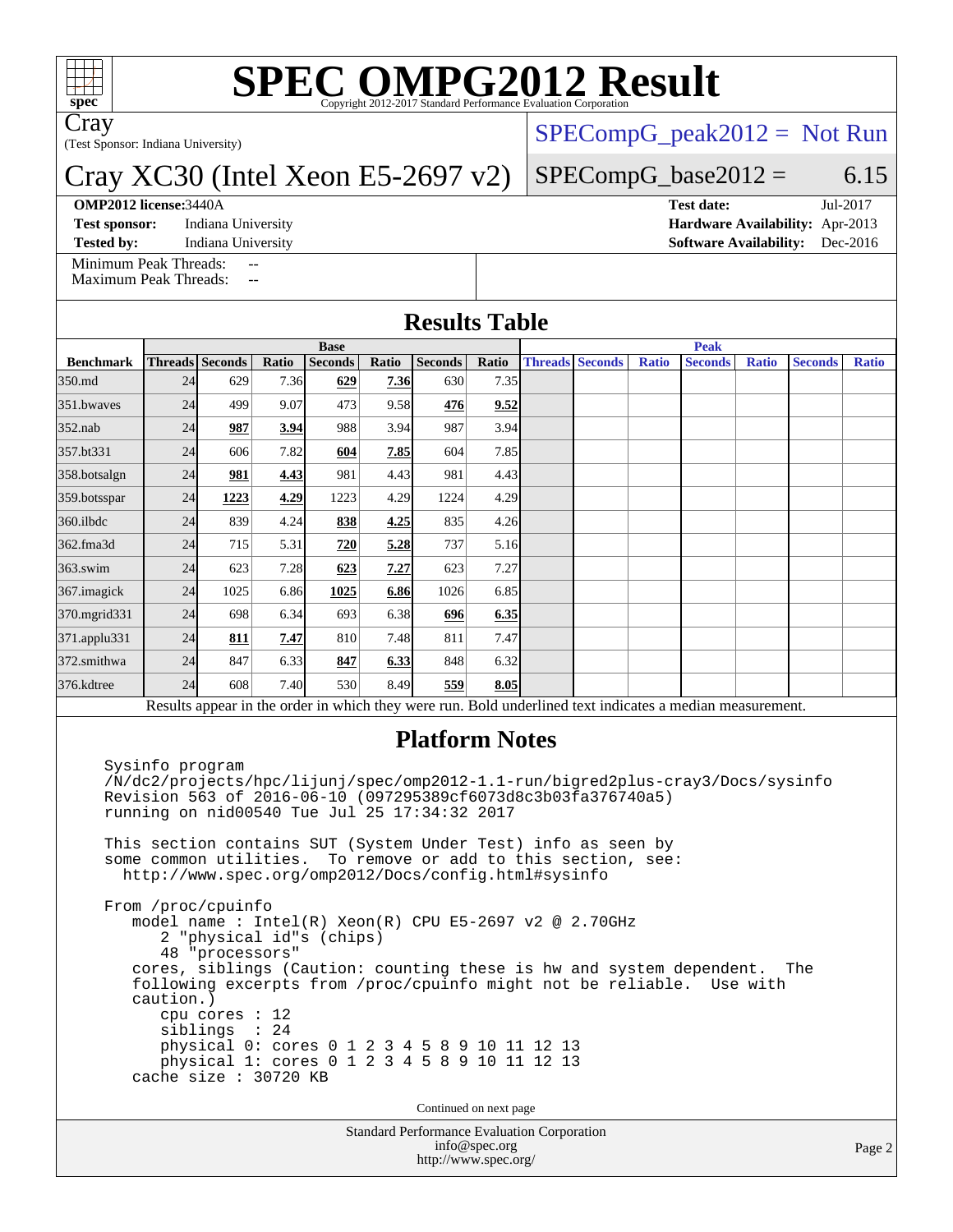

# **[SPEC OMPG2012 Result](http://www.spec.org/auto/omp2012/Docs/result-fields.html#SPECOMPG2012Result)**

(Test Sponsor: Indiana University) Cray

 $SPECompG_peak2012 = Not Run$  $SPECompG_peak2012 = Not Run$ 

Cray XC30 (Intel Xeon E5-2697 v2)  $SPECompG_base2012 = 6.15$  $SPECompG_base2012 = 6.15$ 

**[Test sponsor:](http://www.spec.org/auto/omp2012/Docs/result-fields.html#Testsponsor)** Indiana University **[Hardware Availability:](http://www.spec.org/auto/omp2012/Docs/result-fields.html#HardwareAvailability)** Apr-2013

**[OMP2012 license:](http://www.spec.org/auto/omp2012/Docs/result-fields.html#OMP2012license)**3440A **[Test date:](http://www.spec.org/auto/omp2012/Docs/result-fields.html#Testdate)** Jul-2017 **[Tested by:](http://www.spec.org/auto/omp2012/Docs/result-fields.html#Testedby)** Indiana University **[Software Availability:](http://www.spec.org/auto/omp2012/Docs/result-fields.html#SoftwareAvailability)** Dec-2016

### **[Platform Notes \(Continued\)](http://www.spec.org/auto/omp2012/Docs/result-fields.html#PlatformNotes)**

From /proc/meminfo<br>MemTotal: 66072376 kB HugePages\_Total: 0<br>Hugepagesize: 2048 kB Hugepagesize: /usr/bin/lsb\_release -d SUSE Linux Enterprise Server 11 (x86\_64) From /etc/\*release\* /etc/\*version\* SuSE-release: SUSE Linux Enterprise Server 11 (x86\_64) VERSION = 11 PATCHLEVEL = 3 uname -a: Linux nid00540 3.0.101-0.46.1\_1.0502.8871-cray\_ari\_c #1 SMP Mon Jun 26 15:18:40 UTC 2017 x86\_64 x86\_64 x86\_64 GNU/Linux SPEC is set to: /N/dc2/projects/hpc/lijunj/spec/omp2012-1.1-run/bigred2plus-cray3 Filesystem Type Size Used Avail Use% Mounted on 10.10.0.171@o2ib:10.10.0.172@o2ib:/dc2 lustre 5.3P 4.9P 329T 94% /N/dc2 Cannot run dmidecode; consider saying 'chmod +s /usr/sbin/dmidecode' (End of data from sysinfo program)

### **[General Notes](http://www.spec.org/auto/omp2012/Docs/result-fields.html#GeneralNotes)**

Environment Variables: OMP\_THREAD\_STACK\_SIZE=1073741824 ulimit -s unlimited

# **[Base Compiler Invocation](http://www.spec.org/auto/omp2012/Docs/result-fields.html#BaseCompilerInvocation)**

[C benchmarks](http://www.spec.org/auto/omp2012/Docs/result-fields.html#Cbenchmarks): [cc](http://www.spec.org/omp2012/results/res2017q3/omp2012-20170728-00109.flags.html#user_CCbase_craycc)

[C++ benchmarks:](http://www.spec.org/auto/omp2012/Docs/result-fields.html#CXXbenchmarks) [CC](http://www.spec.org/omp2012/results/res2017q3/omp2012-20170728-00109.flags.html#user_CXXbase_crayCC)

[Fortran benchmarks](http://www.spec.org/auto/omp2012/Docs/result-fields.html#Fortranbenchmarks): [ftn](http://www.spec.org/omp2012/results/res2017q3/omp2012-20170728-00109.flags.html#user_FCbase_crayftn)

> Standard Performance Evaluation Corporation [info@spec.org](mailto:info@spec.org) <http://www.spec.org/>